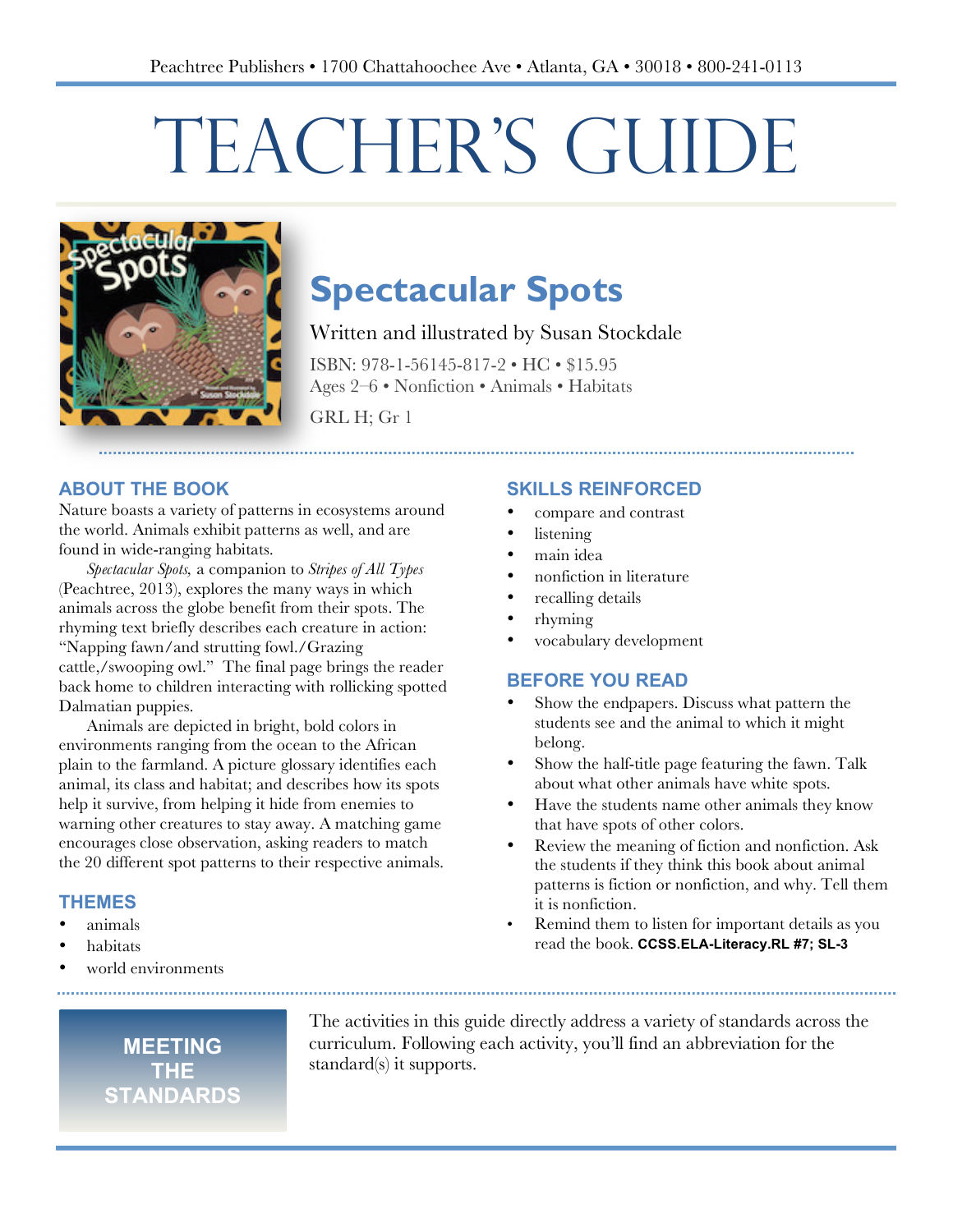# **AS YOU READ**

- Ask the students to take notice of the actions of the different animals. There are verbs that may be new to children, such as "scouting" and "strutting." Ask them to name other animals that act in the same way, e.g. swim, dash, graze and swoop. You can chart these answers on paper and talk about them afterwards.
- Remind them to think about the book's main idea.

#### **AFTER YOU READ**

- Show pages on the last spread of the book and identify the animals depicted in the thumbnail images.
- "Picture walk" through the book. Discuss the actions of each animal and what surrounds the animal in its environment.
- Discuss the main idea of the book and the main events that took place using the questioning strategy *who, what, where, when, why,* and *how.*
- Identify the animals and their settings.
- Identify the story as nonfiction. Discuss what makes it nonfiction. **CCSS.ELA-Literacy.RI #2, 3, 4, 6 & 7**

## **CLASSROOM ACTIVITIES**

#### **LANGUAGE ARTS**

- Read through the book again and have the students raise their hands when they hear an action word. List those words and discuss their meaning. Use the animals and pictures to supply context clues. Assign one of the verbs to small groups and have them work together to plan a way to act it out. Ask groups to take turns acting out their word while the remaining groups guess the word. **CCSS.ELA-CCRA #4, Literacy.RL #4, Literacy.RI #4**
- Use the back matter pages to identify each animal. Ask each student to choose an animal and write words that describe it. Next, ask them to write about the animal's habitat as depicted in the illustration. Then ask them to combine their ideas and write a short paragraph about their animal. Have them share their writing with a partner and make any needed changes. **CCSS.ELA-Literacy.RI #7, Literacy.W #2 & 5**
- Read the book and ask the students to listen for words in phrases that begin with the same letter. Have them raise their hands when they hear one.
- Choose several alliterative phrases such as "charging

cheetah" from the book and write them so everyone can see them. Discuss how those phrases help the book sound like poetry. Have students take turns pointing out their favorite phrase and saying it aloud. **CCSS.ELA-Literacy.RL #4**

- Locate the rhyming words and write them as pairs. In groups, assign 2-3 words from the book and have students think of other words that rhyme with those words. See how many they can find. **CCSS.ELA-Literacy.RL #4**
- Perform the book as a reader's theater. Use the artwork from the art activity section in this guide to show the images they drew as each group speaks its part. Record the performance and show it to the class. Talk about what makes a good performance. **CCSS.ELA-Literacy.SL #5**
- Ask the librarian to help you find books about some of the animals that are appropriate for the grade level you teach. Read the books to the class and identify facts and text features that provide more information about the animal. [You may see a bibliography, a close-up, a text box, a heading, the main text, glossary, table of contents, or charts, graphs, or maps, among other things.] Use the information they have learned from the nonfiction book or prior research to create a text feature to accompany one of the pages from the book. You might want to choose one spread and have everyone create a text feature for that spread. **CCSS.ELA-Literacy.RI #5**

#### **WRITING**

- Group the students and assign each group an animal to observe and discuss. Use the book, other nonfiction books, and websites to learn more about the animal. Have each group generate two lists: one with adjectives describing the animal and one with verbs that apply to the animal. Individually, have each student write a paragraph about the animal. **CCSS.ELA-Literacy.W #2**
- Ask older students to research an animal from the book using several sources. Have them share information with others researching the same animal. Individually, ask them to write a report on the animal using grade level writing conventions. Include appearance, habitat, behavior, diet, and lifecycle. **CCSS.ELA-Literacy.W #7 & 8**

#### **SCIENCE**

• Discuss the main idea of the book. Then review the meaning of *camouflage* (defined as "to disguise") and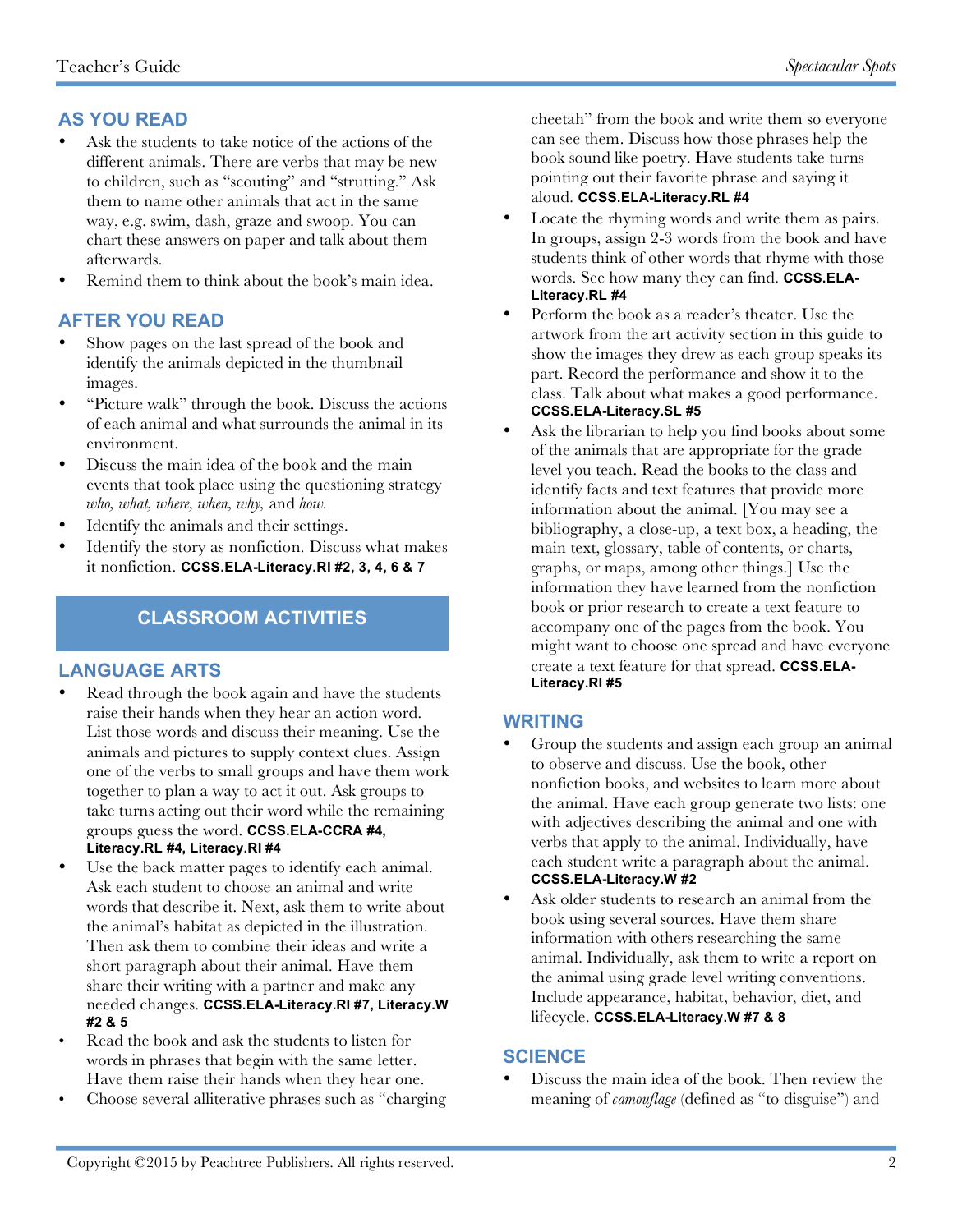how the animals in the book use color and pattern to camouflage themselves as you picture walk through the book. Include ways these animals are alike and different. Then ask the children to look at the colors of their clothes and think about how those colors could provide camouflage outdoors. For example, a white shirt blends with the snow; brown pants blend with the ground; a green dress blends with the grass; and a red jacket blends with red flowers in a garden. **CCSS.ELA-Literacy.RI #2, 3 & 6; NGSS. LS1.C: Organization for Matter and Energy Flow in Organisms; ESS3.A: Natural Resources; LS1.B: Growth and Development of Organisms; LS3.A: Inheritance of Traits; LS2.A: Interdependent Relationships in Ecosystems**

- Read another book about animals and camouflage coloring. Compare and contrast the main point from each book using a Venn diagram. **CCSS.ELA-Literacy.RI #9; NGSS. LS1.D: Information Processing**
- Post a class list naming all the animals in the book. Classify each of the animals into groups: Backbone (Vertebrates) such as the jaguar and cow and No Backbone (Invertebrates) such as the snail and ladybug. Categorize the groups further: Amphibians, Reptiles, Fish, Birds, Mammals, Arthropods (insects). (Animal classifications are provided in the back matter.) **CCSS.ELA-Literacy.RI #4; NGSS. ETS1.B: Developing Possible Solutions; LS1.A: Structure and Function; ETS1.B: Developing Possible Solutions; ETS1.C: Optimizing the Design Solutions**
- Choose an animal and make a simple lifecycle diagram in four stages: birth; growth; maturity; and death. **CCSS.ELA-Literacy.RI #3; NGSS. LS1.C: Organization for Matter and Energy Flow in Organisms; ESS2.E: Biogeology; ESS3.A: Natural Resources; ETS1.B: Developing Possible Solutions; LS1.A: Structure and Function (1-LS1-1); LS1.B: Growth and Development of Organisms; (1-LS1-2); LS1.D: Information Processing; LS3.A: Inheritance of Traits; LS2.A: Interdependent Relationships in Ecosystems; (2-LS2-1); (2-LS2-2) ETS1.B: Developing Possible Solutions**

#### **MATH**

• Look at the patterns on the last two pages of the book. Discuss what a pattern is and use one of those in the book to show the students how to identify it. Then examine the patterns in the back of the book, one at a time, and leaf through the book. Have the students raise their hands as you locate the animal to which it belongs. Follow up with a patterning practice. Set up a pattern of animals for younger  $children$  — two birds and two fish, repeating, and then ask the students which animal comes next.

**CCSS.ELA-Literacy.RI #5; CCSS.Math.Content.K.G.A.1 Describe objects in the environment using names of shapes, and describe the relative positions of these objects using terms such as above, below, beside, in front of, behind, and next to;** 

**CCSS.Math.Content.1.G.A.1 Distinguish between defining attributes (e.g., triangles are closed and three-sided) versus non-defining attributes (e.g., color, orientation, overall size); build and draw shapes to possess defining attributes; CCSS.Math.Content.K.CC.B.4 Understand the relationship between numbers and quantities; connect counting to cardinality**

In groups, look up the average height or length of one of the animals in standard units. Record the data on a chart. Then order the sizes of the different animals researched. **CCSS.Math.Content.1.MD.A.1; CCSS.Math.Content.1.MD.A.2; CCSS.Math.Content.2.MD.A.1; CCSS.Math.Content.2.MD.A.2**

#### **SOCIAL STUDIES**

Select five animals from the book and find the location of their native habitat on a world map. Use the map to write the name of the animals and their country of origin. Without a map, write the animal and country and continent as a group. **CCSS.ELA-Literacy.RI #3**

### **ART**

- Have the students create their own pattern of spots inside a square of paper, filling the page. Use two or three colors to reflect the patterns in the book. Count their spots and compare them as a group. **CCSS.ELA-Literacy.RI.2.5**
- Discuss perspective and review some of the animals in the book. Compare and contrast the different views of the animals. Discuss proportion as you compare two very differently sized animals, such as the ladybug and the cheetah. Ask students to draw their own ladybug and cheetah using the same proportion. **CCSS.ELA-Literacy.RI #3 & 4**
- Review text features in nonfiction books. Identify the text features in the book. Look through the animal pictures. Have students choose and draw an animal with spots, and then create a diagram to show its different parts. Alternatively, use a preprinted picture and have the students create the text feature. **CCSS.ELA-Literacy.RI #5**

#### **MOVEMENT**

Ask children to describe and then imitate the movement of each animal from the book. Have